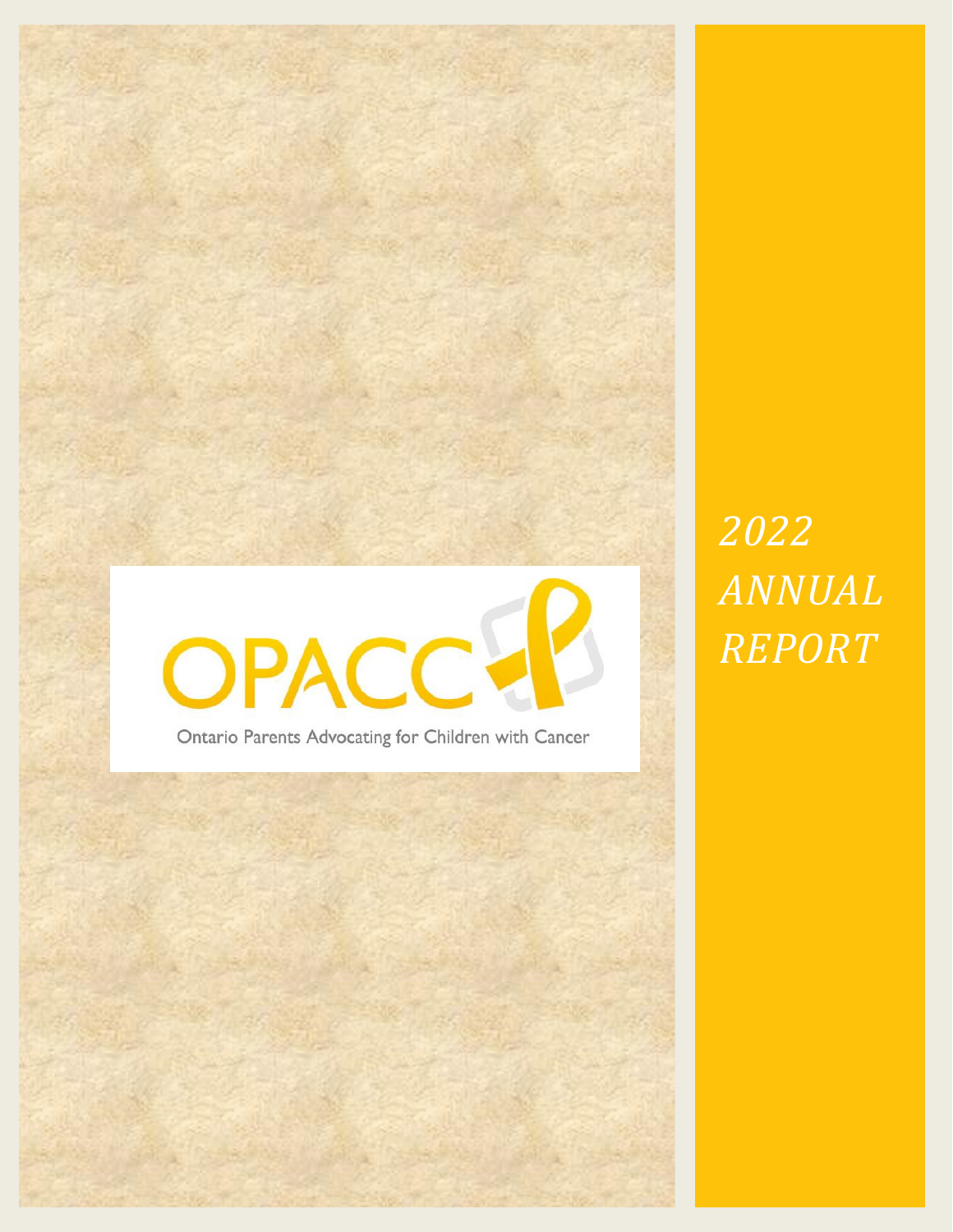## *About Us*

Ontario Parents Advocating for Children with Cancer (OPACC) was established in 1995 with a mission to support parents and families of children diagnosed with cancer in Ontario. OPACC's members are parents, guardians, and close relatives of children diagnosed with cancer, as well as childhood cancer survivors. We have been a Registered Charity since 2006 under charity number 846324168RR0001.

OPACC supports families through free programs and services, including peer-to-peer, psychosocial support offered both in-hospital and virtually through our Parent Liaison program (the only one of its kind in Ontario); community-based parent support groups throughout Ontario; financial support offered through our Hospital Parking Program and Gift Card Program; and with important advocacy efforts at the local, Provincial, and national level. Learn more at www.opacc.org

## *Mission and Goals*

Vision **Statement:** *OPACC will be the leading voice and expert resource for families and organizations navigating the childhood cancer journey*

Our overall mission is to be the parent voice for families with children diagnosed with cancer across Ontario. Other core goals include:

- To establish the Parent Liaison role where deemed appropriate in collaboration with local stakeholders;
- Strengthen existing parent support groups and support the establishment of new parent support groups;
- Establish a collaborative process for sharing and collecting information with parents through mentoring and educational activities;
- Establish financial sustainability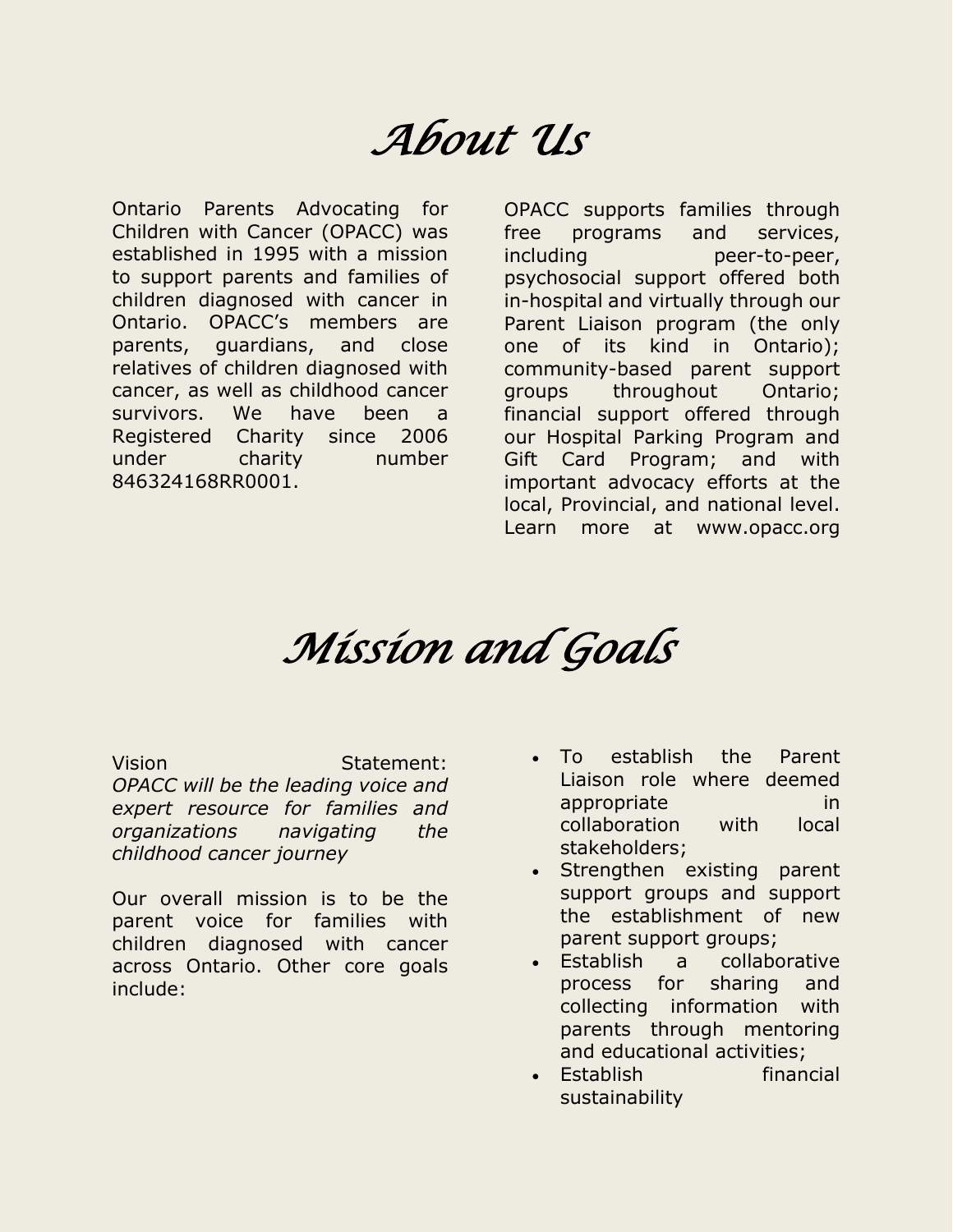### *Chair's Report 2022*

Welcome and thank you for joining our 2022 OPACC Annual General Meeting!

My name is Emily Hammond and I am OPACC's Board Chair. I was inspired to join OPACC after seeing the amazing work they were doing in our cancer community. My own son Griffin was diagnosed with Rhabdomyosarcoma in 2011 when he was 22 months old. Since then, I have worked hard to raise awareness and support for Childhood Cancer in Ontario. I am honoured to serve and give back to this organization who helped us so much.

This year marks 27 years of OPACC supporting childhood cancer families in Ontario. We were founded in 1995 on the principle of parents supporting parents, and we remain committed to supporting and empowering families. The past two years have been tough. COVID has forced cancer families into further isolation. Many have fought with depression, financial troubles and stress. Depending on where you are in your journey, it could bring up some negative memories or feelings.

OPACC continues to provide support to families through our unique Parent Liaison program which offers peer-to-peer, psychosocial support and information navigation so that parents know they are never alone on this overwhelming journey. Our Parent Liaisons continue offering virtual support to both existing and new families who find OPACC. Since our last AGM in June 2021, 68 new families have been supported through OPACC. This is in addition to the currently 950 existing member families that we continue to support.

In this past year, we have also been able to provide families with support including:

· Hospital parking, grocery & gas gift card programs;

· Local community support including sewing events for Comfy Cases pillowcases and Courage Capes, sponsoring dinners at Ronald McDonald House Hamilton, distributing care kits and donated items to local families;

· Monthly educational speaker series on a variety of topics of interest to childhood cancer families, including bullying, survivorship, mental health, research…and much more!

For the year ahead, we are looking forward to our Parent Liaisons returning to in-person service at the hospitals, new and returning fundraising events, presenting new speakers for our families, continuing to raise awareness, and more.

OPACC is not funded by the government nor by the hospitals. We continue to seek further sources of funding to ensure OPACC's sustainability this year and beyond, including from foundation grants, third-party fundraisers, and donations from generous individuals and businesses in the community.

I would like to personally commend the staff and volunteers of OPACC, as well as the OPACC families themselves, for encouraging and supporting each other in so many ways through this pandemic.

Thank you,

Emily Hammond Board Chair, OPACC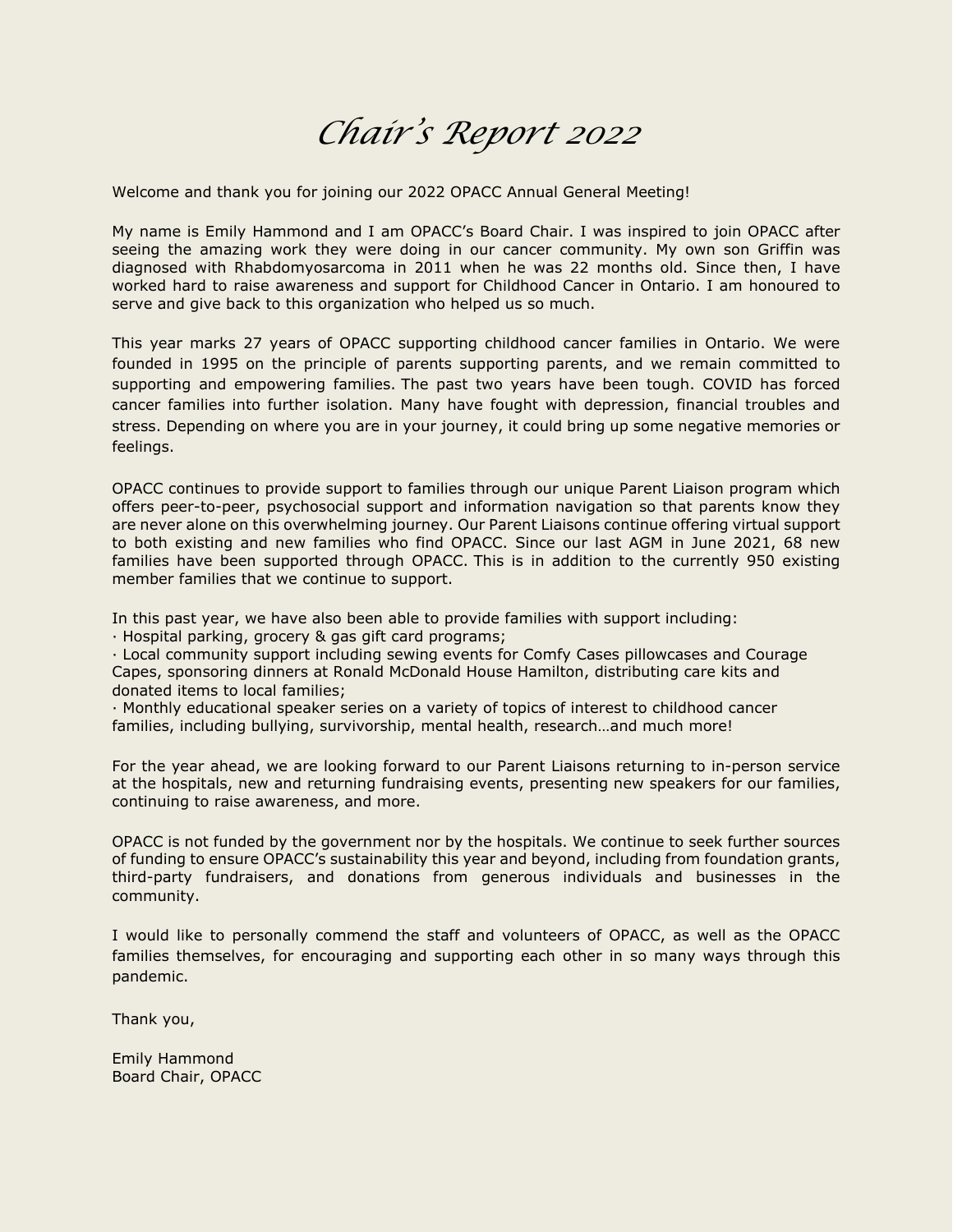*Treasurer's Report – Fiscal 2021/2022*

**TREASURER'S REPORT FISCAL 2021/2022** *(Un-audited)* **Year End May 31/22**

> **STATEMENT OF REVENUES AND EXPENDITURES**

**Fiscal 2021/2022 (June 1/21 – May 31/22)**

**Year End May 31, 2022**

| <b>REVENUES</b>              | May 31st 2021 | May 31st 2022 |
|------------------------------|---------------|---------------|
| Grants                       | 68,800.01     | 15,000.00     |
| Donations                    | 109,424.33    | 88,994.01     |
| <b>Sales</b>                 | 4,360.45      | 10,036.17     |
| <b>GST/HST Rebate</b>        | 4,544.00      | 2,210.79      |
| <b>Payroll Recoveries</b>    | 17,725.18     | 2,119.26      |
|                              |               |               |
| <b>Total Income</b>          | 204,853.97    | 118,360.23    |
|                              |               |               |
| <b>EXPENSES</b>              |               |               |
| <b>Salaries</b>              | 60,236.77     | 59,029.08     |
| <b>Bank Services Charges</b> | 202.48        | 150.00        |
| <b>GST/HST Paid</b>          | 3,172.22      | 3,345.29      |
| Travel/Transportation        | 158.89        | 209.71        |
| Program Expense              | 63,830.14     | 25,179.37     |
|                              |               |               |

| <b>EXCESS/DEFICIT OF REVENUES OVER</b> |           |           |
|----------------------------------------|-----------|-----------|
| <b>EXPENDITURES</b>                    | 77.455.95 | 30,446.78 |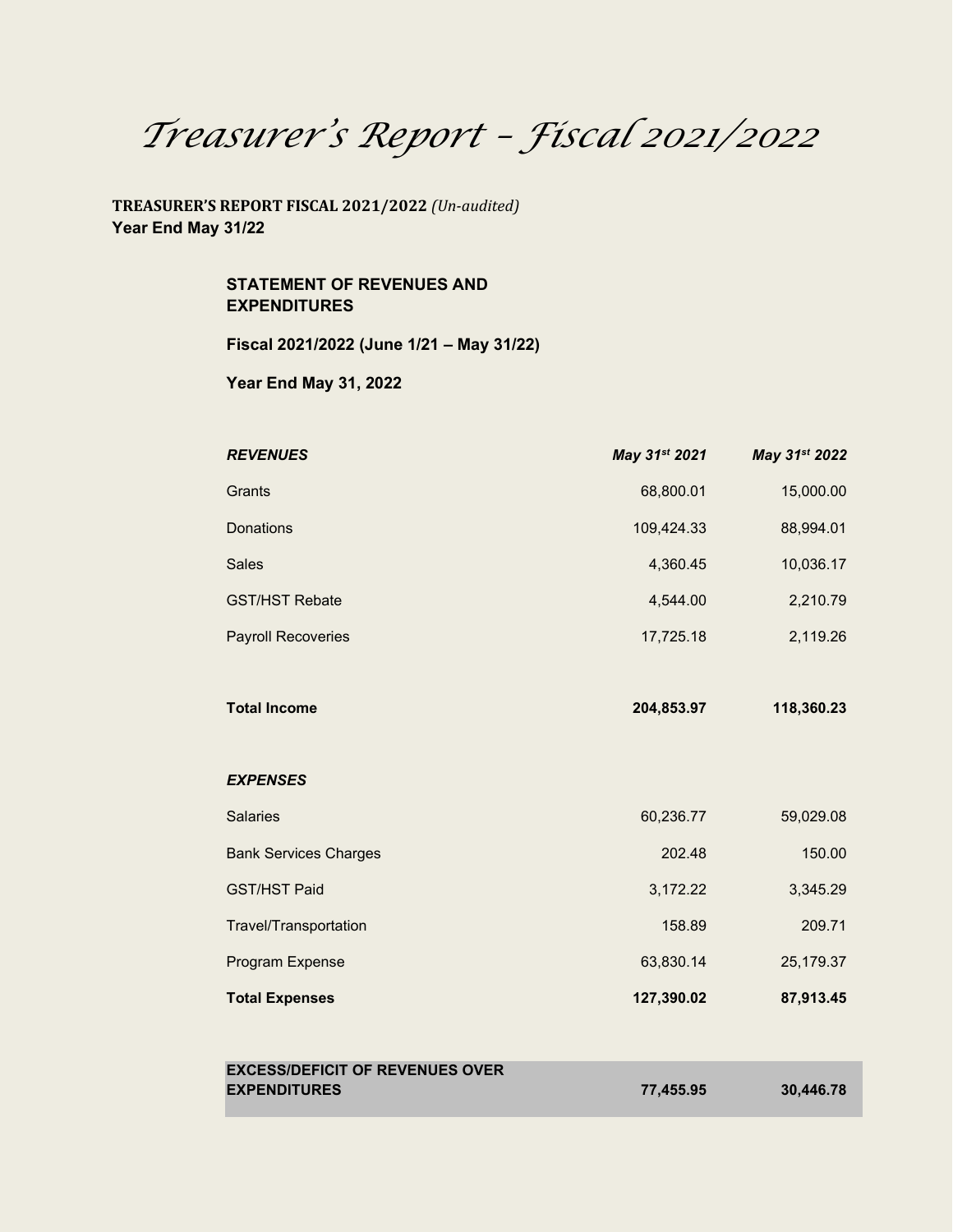#### **BALANCE SHEET AS AT**

**May 31, 2022**

#### **Assets**

| Cash                                         | \$187,921.26 |
|----------------------------------------------|--------------|
| <b>Total Assets</b>                          | \$187,921.26 |
| <b>Liabilities</b>                           |              |
| Internally Restricted (MDS &<br>Comfy Cases) | \$42,817.31  |
| <b>Retained Earnings/Equity</b>              | \$145,103.95 |
| <b>Current Liabilities</b>                   | \$0.00       |
| <b>Total Liabilities</b>                     | \$187,921.26 |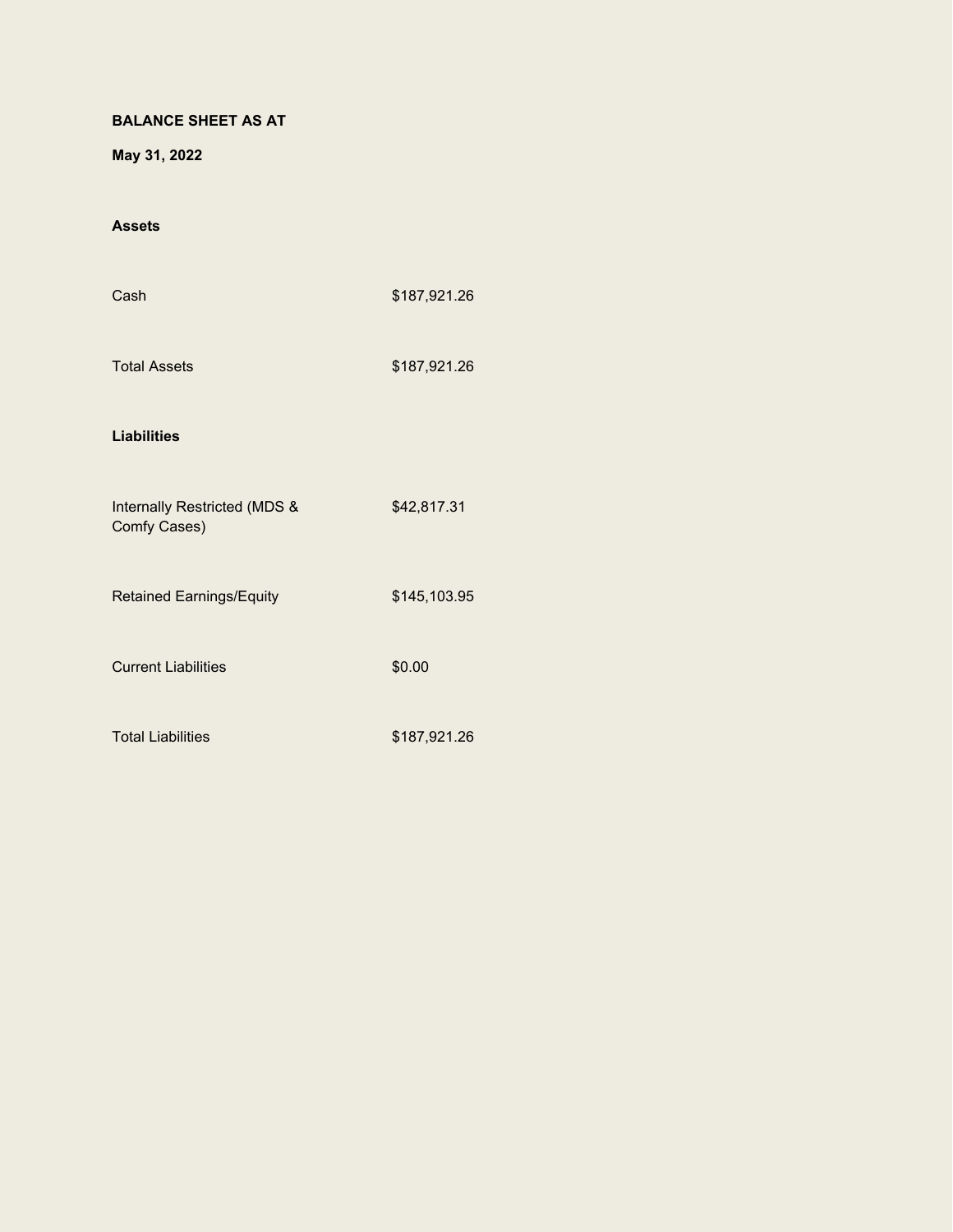### *Thanks to our Major Funders in Fiscal 2021-2022*